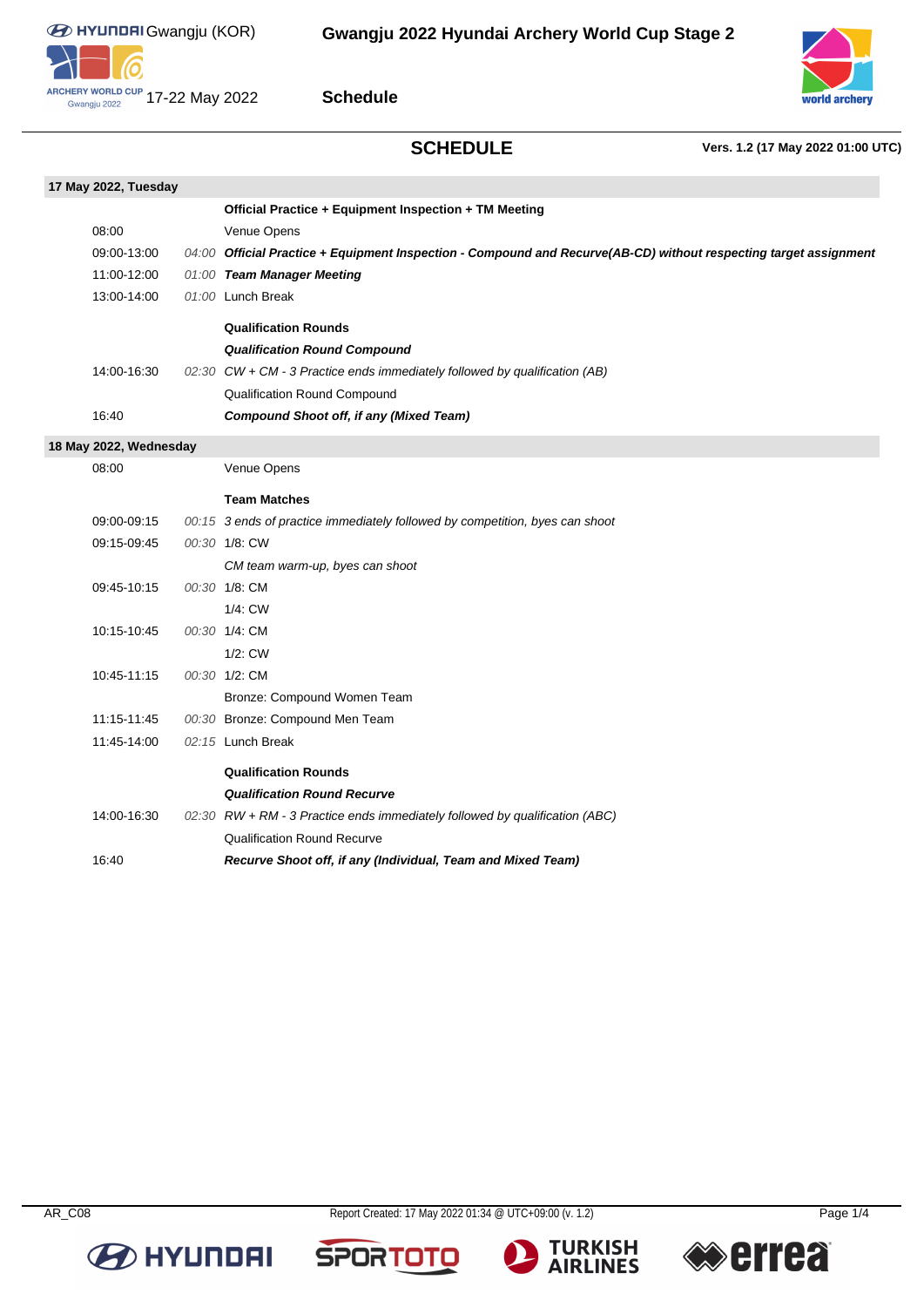10

Gwangju 2022



**Schedule**

# **SCHEDULE Vers. 1.2 (17 May 2022 01:00 UTC)**

| 19 May 2022, Thursday |                                                                                        |
|-----------------------|----------------------------------------------------------------------------------------|
| 08:00                 | Venue Opens                                                                            |
|                       | <b>Team Matches</b>                                                                    |
| 09:00-09:15           | 00:15 3 ends of practice immediately followed by competition, byes and top 8 can shoot |
| 09:15-09:45           | 00:30 1/12: RM                                                                         |
|                       | 1/8: RW                                                                                |
| 09:45-10:15           | 00:30 1/8: RM                                                                          |
|                       | 1/4: RW                                                                                |
| 10:15-10:45           | 00:30 1/4: RM                                                                          |
|                       | $1/2$ : RW                                                                             |
| 10:45-11:15           | 00:30 1/2: RM                                                                          |
|                       | Bronze: Recurve Women Team                                                             |
| 11:15-11:45           | 00:30 Bronze: Recurve Men Team                                                         |
| 11:45-14:00           | 02:15 Lunch Break                                                                      |
|                       | <b>Individual Matches</b>                                                              |
| 14:00-14:13           | 00:13 3 ends of practice immediately followed by competition, byes can shoot           |
| 14:13-14:55           | 00:42 1/32: CM, CW                                                                     |
| 14:55-15:35           | 00:40 1/16: CM, CW                                                                     |
| 15:35-16:15           | 00:40 1/8: CM, CW                                                                      |
| 16:15-16:50           | 00:35 1/4: CM, CW                                                                      |
| 20 May 2022, Friday   |                                                                                        |
| 08:00                 | Venue Opens                                                                            |
|                       | <b>Team Matches</b>                                                                    |
| 09:00-09:15           | 00:15 3 ends of practice immediately followed by competition, byes and top 8 can shoot |
| 09:15-09:40           | 00:25 1/12: RX                                                                         |
|                       | CX team warm-up, byes and top 8 can shoot                                              |
| 09:40-10:05           | 00:25 1/12: CX                                                                         |
|                       | $1/8$ : RX                                                                             |
| 10:05-10:30           | 00:25 1/8: CX                                                                          |
|                       | 1/4: RX                                                                                |
| 10:30-10:55           | 00:25 1/4: CX                                                                          |
|                       | $1/2$ : RX                                                                             |
| 10:55-11:20           | 00:25 1/2: CX                                                                          |
| 11:20-14:00           | 02:40 Lunch Break                                                                      |
|                       | <b>Individual Matches</b>                                                              |
| 14:00-14:13           | 00:13 3 ends of practice immediately followed by competition                           |
| 14:13-14:55           | 00:42 1/32: RM, RW                                                                     |
| 14:55-15:35           | 00:40 1/16: RM, RW                                                                     |
| 15:35-16:15           | 00:40 1/8: RM, RW                                                                      |
| 16:15-16:50           | 00:35 1/4: RM, RW                                                                      |

**B** HYUNDAI

AR\_C08 Report Created: 17 May 2022 01:34 @ UTC+09:00 (v. 1.2) Page 2/4

**SPORTO** 



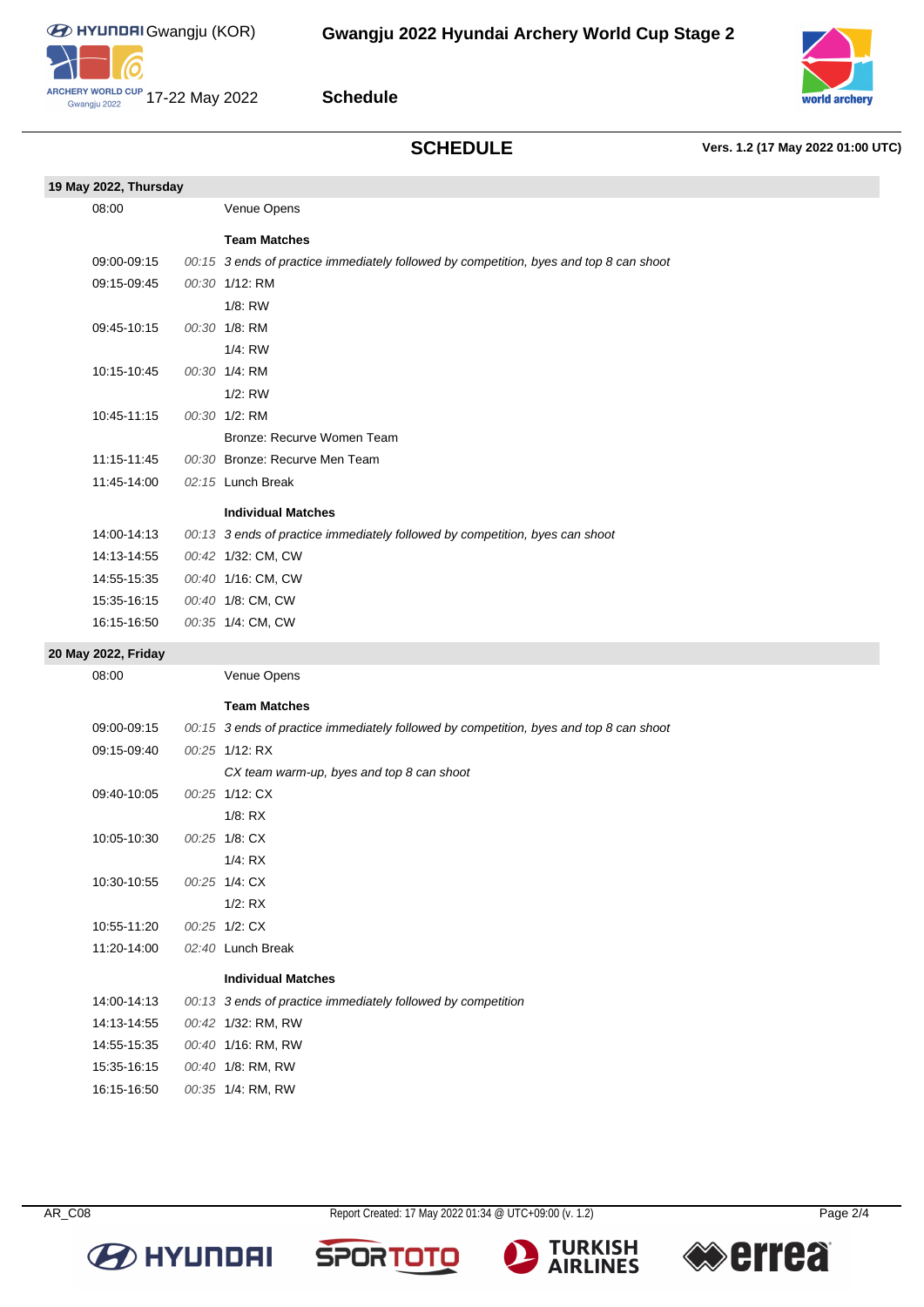

**Schedule**

## **SCHEDULE Vers. 1.2 (17 May 2022 01:00 UTC)**

**21 May 2022, Saturday**

| 2022, Saturday |  |                                                |  |  |  |  |  |  |
|----------------|--|------------------------------------------------|--|--|--|--|--|--|
| 09:00          |  | Practice field open                            |  |  |  |  |  |  |
|                |  | <b>Compound Team Finals</b>                    |  |  |  |  |  |  |
| 10:02-10:28    |  | 00:26 Gold: Compound Women Team                |  |  |  |  |  |  |
| 10.20 10.20    |  | $0.000$ August Concrete Component History Team |  |  |  |  |  |  |

10:30-10:38 00:08 **Award Ceremony - Compound Women Team** 10:40-11:06 00:26 Gold: Compound Men Team 11:08-11:16 00:08 **Award Ceremony - Compound Men Team** 11:18-11:37 00:19 Bronze: Compound Mixed Team 11:37-11:56 00:19 Gold: Compound Mixed Team 11:58-12:06 00:08 **Award Ceremony - Compound Mixed Team** 12:06-14:02 01:56 Lunch Break 13:00 Practice field open **Compound Individual Finals** 14:02-14:14 00:12 1/2: Compound Women 14:14-14:26 00:12 1/2: Compound Women 14:28-14:40 00:12 Bronze: Compound Women 14:40-14:52 00:12 Gold: Compound Women 14:54-15:02 00:08 **Award Ceremony - Compound Women** 15:04-15:16 00:12 1/2: Compound Men 15:16-15:28 00:12 1/2: Compound Men 15:30-15:42 00:12 Bronze: Compound Men 15:42-15:54 00:12 Gold: Compound Men 15:56-16:04 00:08 **Award Ceremony - Compound Men**